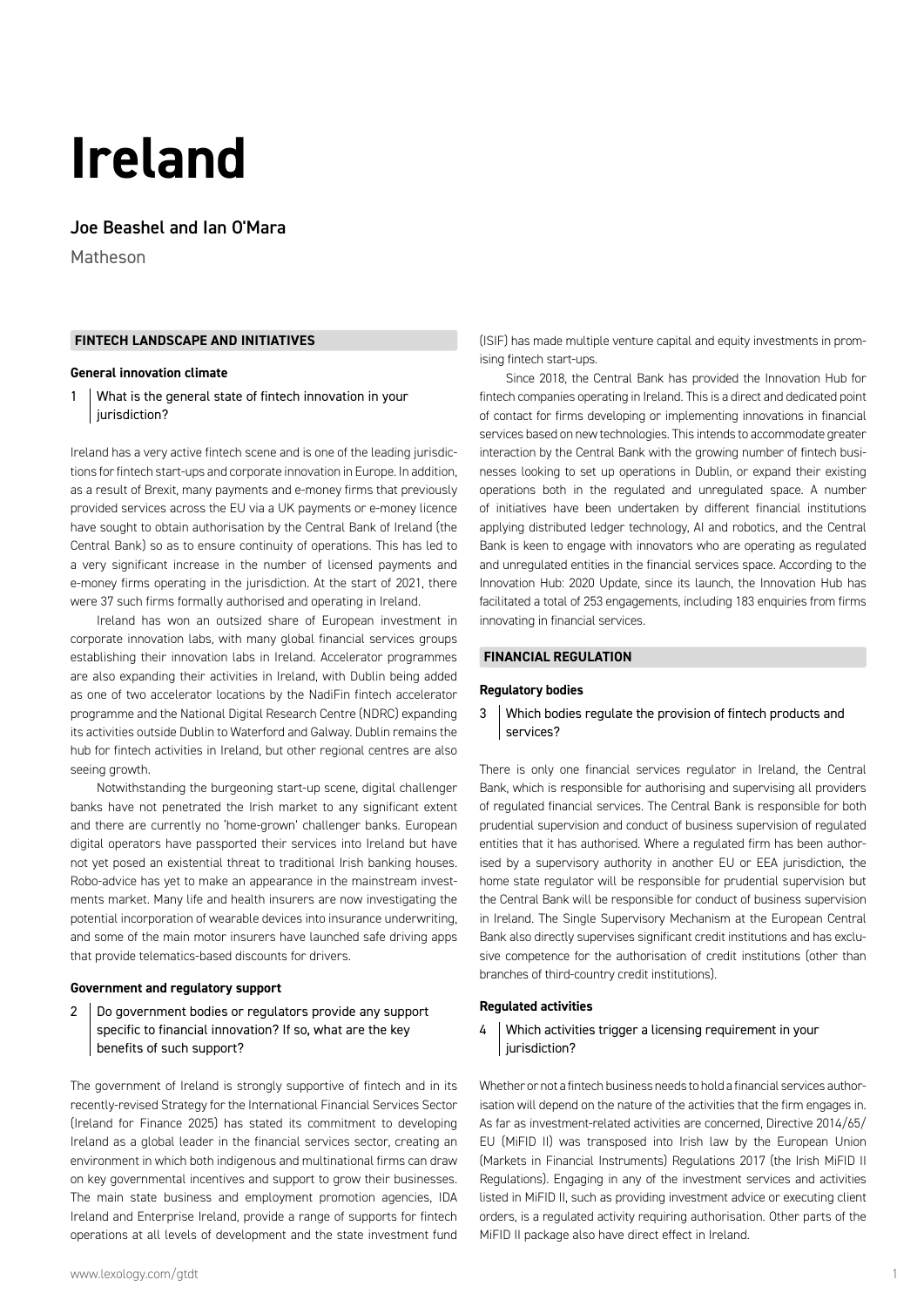Engaging in 'banking business' requires authorisation under the Central Bank Act 1971. The European Union (Capital Requirements) Regulations 2014 transposed the Capital Requirements Directive 2013/36/EU (CRD IV) into Irish law and the requirements for obtaining an Irish banking license are based on the transposition of the CRD IV package. Other parts of the CRD IV package also have direct effect in Ireland. 'Banking business' means taking deposits or other repayable funds from members of the public and granting credit for own account. There is a restriction in the 1971 Act, in the absence of an exemption from the Central Bank, which prohibits anyone from using the term 'bank' in their name or holding themselves out as a bank without holding the necessary authorisation. Ireland also has a regime for authorising branches of credit institutions established in third countries (third-country branches) under section 9A of the Central Bank Act 1971.

#### **Consumer lending**

#### 5 | Is consumer lending regulated in your jurisdiction?

Subject to very limited exceptions, providing cash loans to individuals (not just consumers) in Ireland is a regulated activity requiring authorisation as a retail credit firm under the Central Bank Act 1997, unless the lender is otherwise authorised to provide such credit, for example, a bank. This is an Irish domestic licensing regime and does not derive from an EU law obligation.

Multiple aspects of consumer lending are also regulated (at a conduct of business level) under the Consumer Credit Act 1995 and the European Communities (Consumer Credit Agreement) Regulations 2010, which regulate the form and content of credit agreements. The 1995 Act and the 2010 Regulations implement the provisions of Directive 87/102/EEC as amended, and Directive 2008/48/EC.

The Central Bank's Consumer Protection Code 2012 and associated addenda (the CPC) are also relevant. The CPC applies to all financial services providers who are authorised, registered or licensed by the Central Bank, as well as financial services providers authorised, registered or licensed in another EU or EEA member state when providing services in Ireland on a branch or cross-border basis. The CPC essentially requires regulated entities to adhere to a set of general requirements such as to provide terms of business to consumers, conduct KYC, to establish the suitability of the product, and adhere to lending and advertisement requirements.

There are also separate requirements for mortgage lending to consumers, including the 'housing loan' requirements under the Consumer Credit Act 1995, European Union (Consumer Mortgage Credit Agreements) Regulations 2016, implementing the provisions of Directive 2014/17/EU and the Central Bank's Code of Conduct on Mortgage Arrears.

### **Secondary market loan trading**

 $6$  Are there restrictions on trading loans in the secondary market in your jurisdiction?

Part V of the Central Bank Act 1997 regulates credit servicing, which includes holding the legal title to loans made by regulated financial services providers to individuals and SMEs. Credit servicing is a regulated activity requiring authorisation by the Central Bank of Ireland. Acquiring the beneficial interest in such loans is not, however, a regulated activity, although there are associated licensing requirements applicable to entities that provide administration or servicing in respect of such loans. Trading in non-SME corporate loans is not, generally speaking, a regulated activity in Ireland.

There may also be data protection issues and general contractual issues that need to be addressed, irrespective of the nature of the loans being traded.

#### **Collective investment schemes**

7 Describe the regulatory regime for collective investment schemes and whether fintech companies providing alternative finance products or services would fall within its scope.

Investment funds are authorised and regulated by the Central Bank, and may be regulated as:

- undertakings for collective investment in transferable securities (UCITS) in accordance with the European Communities (Undertakings for Collective Investment in Transferable Securities) Regulations 2011, which implement the UCITS Directives into Irish law, and the Central Bank (Supervision and Enforcement) Act 2013 (Section 48(1)) (Undertakings for Collective Investment in Transferable Securities) Regulations 2019 (collectively the UCITS Regulations); or
- retail investor alternative investment funds (RIAIFs) or qualifying investor alternative investment funds (QIAIFs) in accordance with the requirements of the Central Bank and of the European Union (Alternative Investment Fund Managers) Regulations 2013 (as amended) (the AIFM Regulations), which implement the Alternative Investment Fund Managers Directive 2011/61/EU (AIFMD) into Irish law.

UCITS, RIAIFs and QIAIFs may be organised through a number of legal structures, the most popular of which are the Irish collective assetmanagement vehicle (ICAV), the investment public limited company (the investment company) and authorised unit trusts. It is an offence to carry on business as an ICAV, investment company or authorised unit trust unless authorised by the Central Bank.

Fintech companies, whether providing alternative finance products or otherwise, would not typically fall to be regulated as investment funds. However, fintech firms that fall within the definition of alternative investment funds would require authorisation. Fintech companies that provide services to investment funds may require authorisation if they are providing regulated depositary or administration services. Depositaries and administrators to investment funds may also engage fintech firms, in which case applicable Central Bank outsourcing requirements may apply, although in general, the fintech service providers would not themselves require authorisation.

#### **Alternative investment funds**

#### 8 Are managers of alternative investment funds regulated?

The Central Bank authorises and regulates Irish alternative investment fund managers (AIFMs) under the AIFM Regulations, as well as regulating UCITS management companies in accordance with the UCITS Regulations, and non-UCITS management companies (a residual category post-AIFMD). Most fintech companies would be expected to fall outside the scope of the AIFM Regulations and the UCITS Regulations.

#### **Peer-to-peer and marketplace lending**

# 9 Describe any specific regulation of peer-to-peer or marketplace lending in your jurisdiction.

There is currently no distinct regulatory regime for peer-to-peer or marketplace lending in Ireland. Some of the regimes described in this chapter (eg, retail credit) may, however, be relevant depending on the nature of the specific activities engaged in and a regulatory analysis of the proposed process flow is therefore always advisable.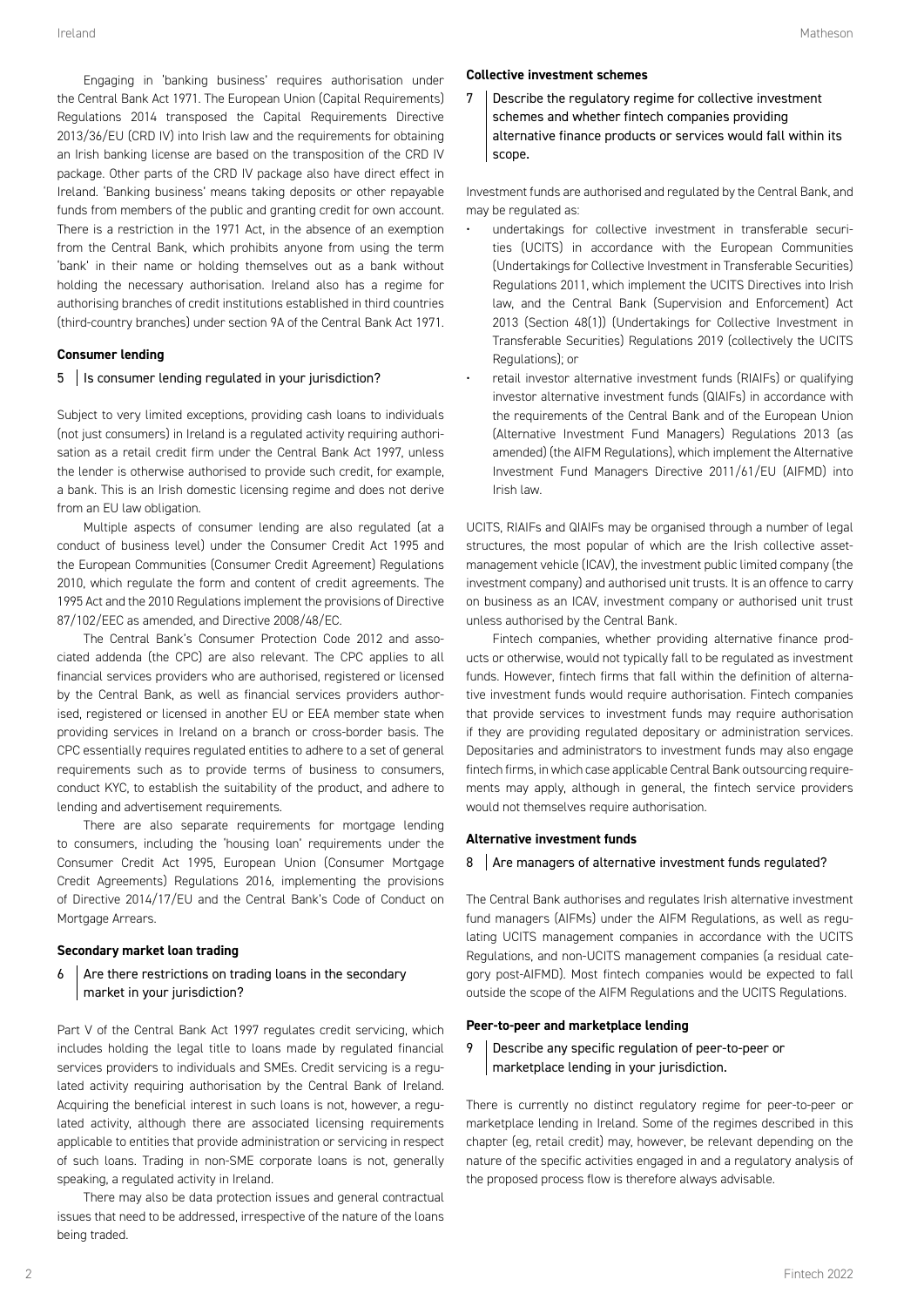#### **Crowdfunding**

# 10 | Describe any specific regulation of crowdfunding in your jurisdiction.

Regulation (EU) 2020/1503 (the Crowdfunding Regulation) and Directive (EU) 2020/1504 (the MiFID II Amending Directive) were recently published to provide a common EU legislative framework in respect of crowdfunding.

The Crowdfunding Regulation will become directly effective from 10 November 2021, and member states were required to implement the MiFID II Amending Directive into national law by 10 May 2021 and to apply those measures from 10 November 2021. European Crowdfunding Service Providers (ECSPs) are excluded from MiFID II by the MiFID II Amending Directive, and ECSP's will instead be covered by the Crowdfunding Regulation.

The Crowdfunding Regulation will apply to peer-to-peer crowdfunding platforms facilitating 'business funding' (lending to consumers is excluded) and investment-based crowdfunding platforms in relation to transferable securities up to a threshold of €5 million, whereas MiFID II will continue to apply to larger crowdfunding platforms.

Prospective ECSPs must apply for authorisation under the Crowdfunding Regulation and may avail of the ability to passport its licence into each of the EEA member states once approved. The Crowdfunding Regulation also places tailored operational and conduct of business requirements on ECSPs in their interactions with investors.

#### **Invoice trading**

# 11 | Describe any specific regulation of invoice trading in your jurisdiction.

Holding title to loans advanced to consumers and SMEs can constitute 'credit servicing' requiring licensing under the Central Bank Act 1997 in certain circumstances. At a conduct of business level, the Central Bank (Supervision and Enforcement) Act 2013 (Section 48) (Lending to Small and Medium-Sized Enterprises) Regulations 2015 apply to regulated financial services providers and regulate the provision of credit by a regulated entity to micro, small and medium-sized enterprises in Ireland. 'Credit' is broadly defined as a deferred payment, cash loan or other similar financial accommodation, including hire purchase, invoice discounting and the letting of goods. There are no regulations specific to invoice trading, described as such, in Ireland.

# **Payment services**

#### $12$  Are payment services regulated in your jurisdiction?

Yes. The provision of payment services is a regulated activity requiring authorisation under the European Union (Payment Services) Regulations 2018 (the PSD Regulations), which transpose Directive 2015/2366/EU (PSD2) into Irish law. Ireland's implementation of the PSD2 through the PSD Regulations was consistent with the principle of maximum harmonisation, and as such the PSD Regulations reflect the requirements of the PSD2 itself.

Where PSD2 does not apply, there is a domestic regime under Part V of the Central Bank Act 1997, which regulates 'money transmission business'. Money transmission business is defined as a business that comprises or includes providing a money transmission service to members of the public.

# **Open banking**

# 13 Are there any laws or regulations introduced to promote competition that require financial institutions to make customer or product data available to third parties?

Yes. One of the main aims of PSD2 was to increase competition in the payment sector, introduce open banking and facilitate access by thirdparty providers to a user's account held with their account servicing payment service provider (usually a bank). The Strong Customer Authentication requirements came into effect in September 2019, and this has required account servicing payment service providers to develop and test APIs to facilitate open access by third-party providers.

#### **Robo-advice**

14 Describe any specific regulation of robo-advisers or other companies that provide retail customers with automated access to investment products in your jurisdiction.

There is currently no specific regulatory regime in place for roboadvisers or other companies that provide retail customers with automated access to investment products in Ireland.

#### **Insurance products**

# 15 | Do fintech companies that sell or market insurance products in your jurisdiction need to be regulated?

Any entity that carries on insurance or reinsurance business in Ireland (ie, an insurance or reinsurance underwriter) requires an authorisation in accordance with the requirements of Directive 2009/138/EC (Solvency II) as implemented in Ireland by the European Union (Insurance and Reinsurance) Regulations 2015.

The European Union (Insurance Distribution) Regulations 2018 (the IDD Regulations) came into force on 1 October 2018, and transpose the Insurance Distribution Directive (EU) 2016/97 into Irish law. The IDD Regulations set out authorisation and ongoing regulatory requirements for any person engaged in 'insurance distribution' in Ireland. This is broadly defined to include advising on, proposing, or carrying out other work preparatory to the conclusion of contracts of insurance, of concluding such contracts, or of assisting in the administration and performance of such contracts. Any fintech firm that sells or markets insurance products in Ireland (as a broker or agent) is likely to require authorisation in accordance with the IDD Regulations.

# **Credit references**

#### 16 Are there any restrictions on providing credit references or credit information services in your jurisdiction?

The provision of third-party credit referencing or credit information services is not specifically regulated in Ireland, but historically this activity has not been widespread – credit checking was conducted directly by lenders themselves. Reflecting the fragmented credit information formerly available in Ireland, the Credit Reporting Act 2013 and associated regulations provide for the establishment and operation of a statutory central credit register (CCR) system, established and operated by the Central Bank. Credit providers in Ireland are required to provide information to the Central Bank for entry to the CCR and are also obliged to make an enquiry in respect of relevant credit applications.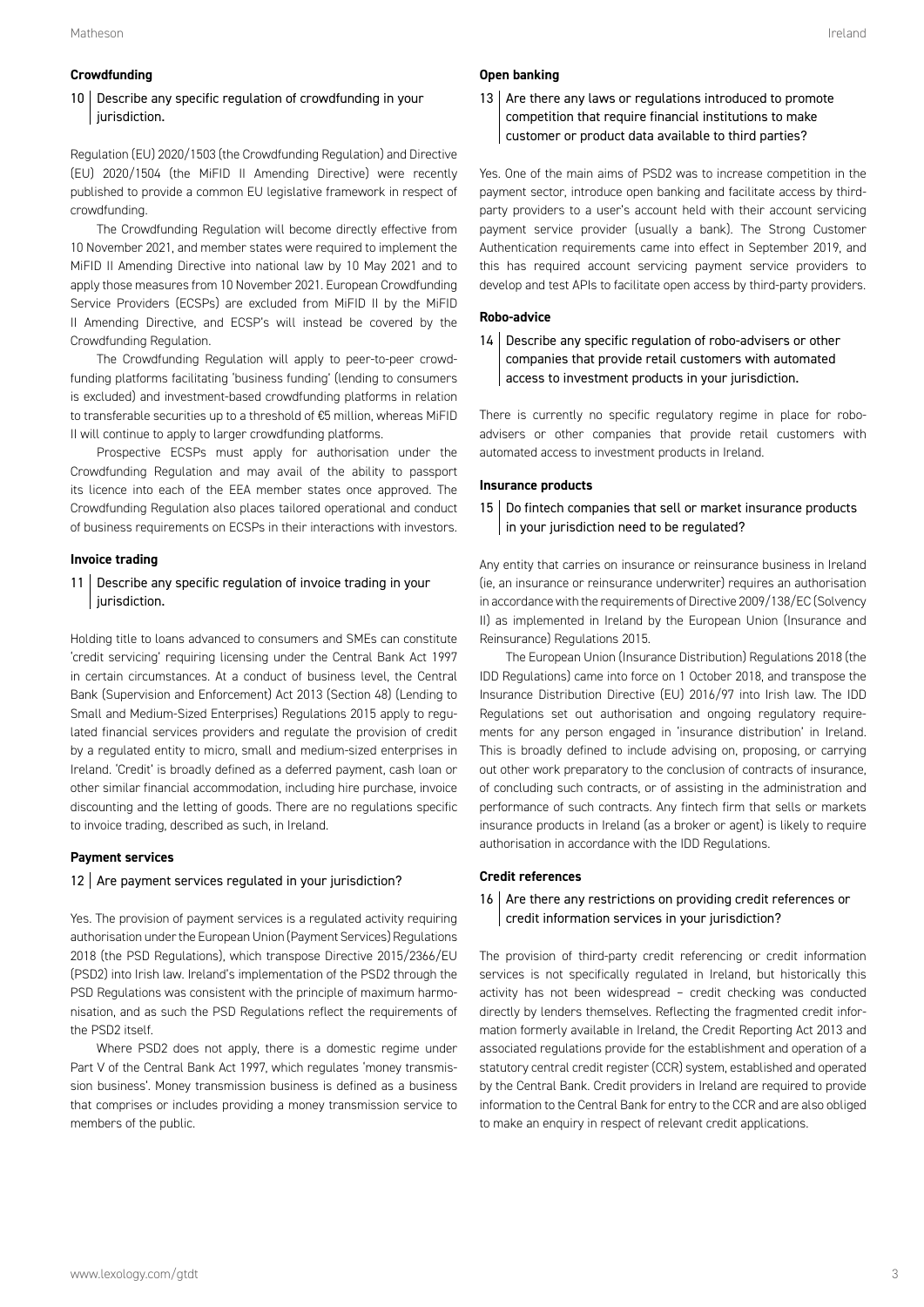# **CROSS-BORDER REGULATION**

# **Passporting**

#### 17 | Can regulated activities be passported into your jurisdiction?

Yes, where the regulated activity is covered by relevant EU legislation, the provider is authorised in another EU/EEA member state and subject to compliance with the applicable notification procedures under relevant legislation.

As a general principle, where a financial institution authorised in another EU/EEA member state (the 'home state') passports its services into Ireland through the establishment of a branch in Ireland, or by providing its services on a cross-border services basis, the home state regulator retains responsibility for the prudential supervision of that entity. The regulator of the member state into which passporting is undertaken (the 'host state'), in this case the Central Bank, will supervise the passported entity's conduct of business in Ireland. The Central Bank does not in general adopt a 'gold-plating' approach, and in general local conduct of business rules are not excessively onerous.

#### **Requirement for a local presence**

 $18$  Can fintech companies obtain a licence to provide financial services in your jurisdiction without establishing a local presence?

Where a fintech company wishes to provide a regulated service, then, subject to the ability to passport into Ireland on a services basis where the fintech company is authorised in another EU/EEA member state, it is not possible to provide regulated financial services in Ireland unless the fintech company establishes a presence in Ireland.

The Central Bank, as the regulatory body responsible for authorising firms providing regulated financial services in Ireland, applies minimum substance requirements depending on the nature, scale, complexity and risk profile of the firm and the proposed activities and customers.

# **SALES AND MARKETING**

#### **Restrictions**

19 What restrictions apply to the sales and marketing of financial services and products in your jurisdiction?

There is no cross-industry financial promotions regime under Irish law and the promotion, sale and marketing of particular financial services and products are governed by sector-specific requirements, for example under the European Union (Insurance Distribution) Regulations 2018, the Central Bank's Consumer Protection Code 2012 and associated addenda or the European Union (Markets in Financial Instruments) Regulations 2017. These regimes set out rules in relation to offering financial services and products, disclosure and transparency requirements for advertising and rules relating to incentives for the sale of financial products and services to customers in Ireland, among other matters.

# **CHANGE OF CONTROL**

#### **Notification and consent**

20 Describe any rules relating to notification or consent requirements if a regulated business changes control.

Most regulated businesses operating in Ireland are subject to change of control regimes that require direct and indirect acquisitions and disposals of 'qualifying holdings' (10 per cent or more) to be notified to relevant competent authority. For firms authorised in Ireland, the notification is made to the Central Bank, which then has a specific time period to review the change of control and request further information, confirm no objection, or object to the change. For credit institutions, the European Central Bank also has a role in the assessment of change of control notifications.

# **FINANCIAL CRIME**

#### **Anti-bribery and anti-money laundering procedures**

# $21$  Are fintech companies required by law or regulation to have procedures to combat bribery or money laundering?

The Criminal Justice (Corruption Offences) Act 2018 (the Act) overhauled Irish anti-corruption laws and introduced a number of new offences, including a corporate liability offence that allows for a corporate body to be held liable for the corrupt actions committed for its benefit by any director, manager, secretary, employee, agent or subsidiary. The single defence available is demonstrating that the company took all reasonable steps and exercised all due diligence to avoid the offence being committed. Many firms are now implementing robust procedures and delivering training to staff on anti-bribery and corruption rules as a result.

Any fintech company that is a 'designated body' for the purposes of the Criminal Justice (Money Laundering and Terrorist Financing) Act 2010 (CJA) will be subject to anti-money laundering (AML) and counter terrorist financing (CTF) requirements. Certain entities that are designated bodies for the purposes of the CJA, such as leasing companies, or those providing factoring services, do not require authorisations or licences from the Central Bank, but are subject to AML and CTF obligations under the CJA and are required to register with the Central Bank for that purpose. Fintech providers that are not regulated should therefore check on a case-by-case basis whether they are subject to the CJA.

The EU's Fifth AML Directive has also been transposed into Irish law and a new registration obligation for all firms acting as Virtual Asset Service Providers (VASPs) in Ireland commenced in April 2021. Notably, because the legal framework is based on the EU's AML directives (and not the Payment Services Directive II), firms registered under this framework will not be able to passport their licences across the European Economic Area.

In addition to sector-specific requirements, fintech businesses may need to comply with consumer protection legislation (depending on the nature of the customers), Central Bank conduct rules, anti-money laundering requirements and data protection legislation.

#### **Guidance**

# $22$  | Is there regulatory or industry anti-financial crime guidance for fintech companies?

There is nothing specific to fintech companies. In line with other regulators, the Central Bank has generally increased its focus on AML, CFT and cyber risks across all regulated financial services. The Central Bank issued best practice guidance on cybersecurity within the investment firm and fund services industry in September 2015, followed by crossindustry guidance on information technology and cybersecurity risks in September 2016. The Central Bank will also expect relevant firms to apply European Banking Authority guidelines and technical standards published under Directive 2015/2366/EU (PSD2) and other specific regimes, as applicable. There are also AML and CFT guidelines applicable to fintech business that are 'designated persons' for the purposes of the CJA.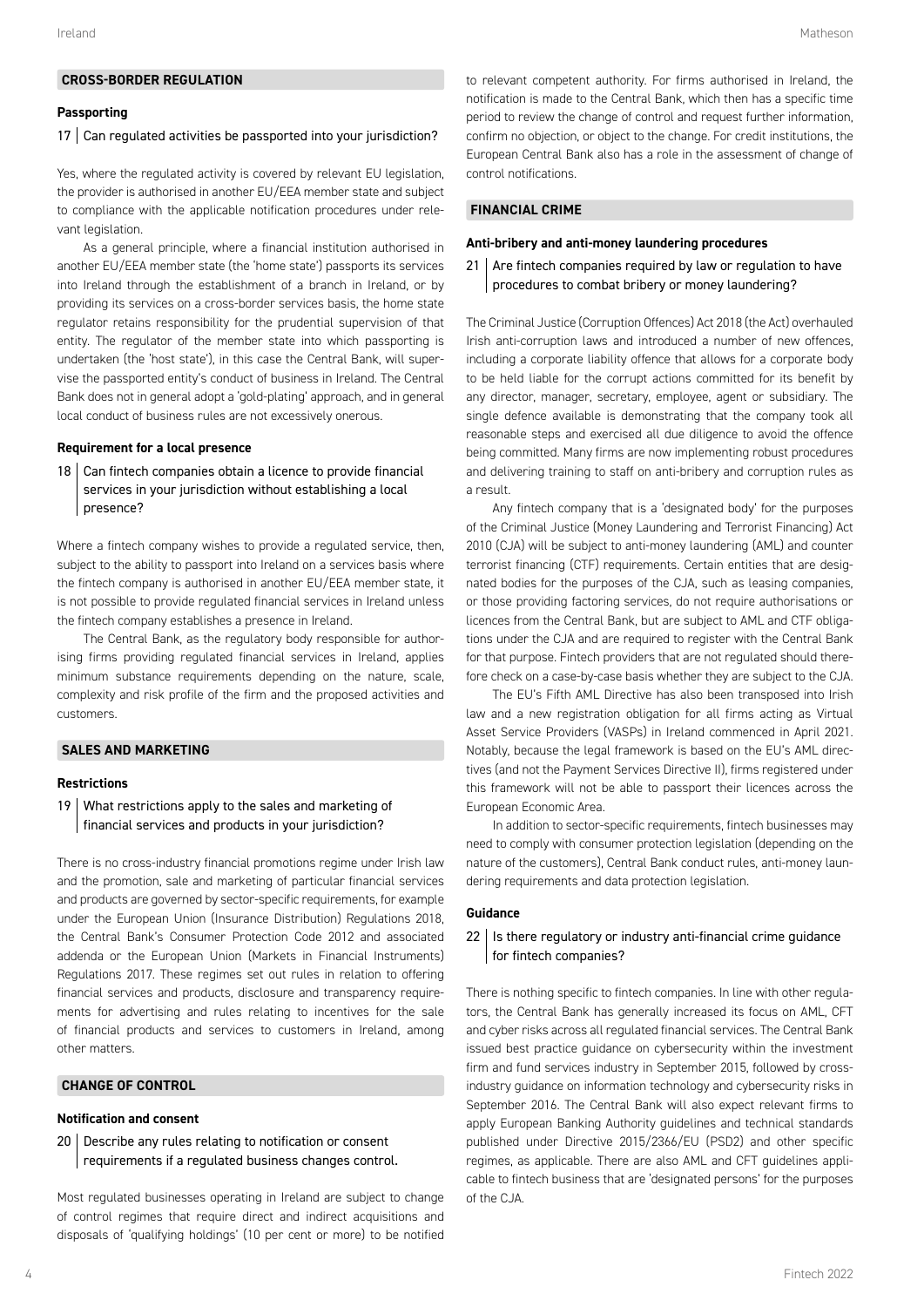# **PEER-TO-PEER AND MARKETPLACE LENDING**

#### **Execution and enforceability of loan agreements**

23 What are the requirements for executing loan agreements or security agreements? Is there a risk that loan agreements or security agreements entered into on a peer-to-peer or marketplace lending platform will not be enforceable?

For a loan agreement or security agreement to be binding, there must be an offer, acceptance, consideration or intention to create legal relations and certainty as to terms. The application of these principles does not depend on the particular technology that is being used so that acceptance can be evidenced by clicking in a designated box on a peerto-peer or marketplace lending platform website.

There are additional requirements for specific types of loan agreement, for example under the European Communities (Consumer Credit Agreements) Regulations 2010, the Consumer Credit Act and the European Union (Consumer Mortgage Credit Agreements) Regulations 2016.

A deed is necessary for certain types of transactions, including property-related transactions. Deeds made by individuals must be signed, and Irish law recognises electronic contracts and signatures in accordance with the requirements of the Electronic Commerce Act 2000 and Regulation 910/2014 on electronic identification and trust services for electronic transactions.

#### **Assignment of loans**

24 What steps are required to perfect an assignment of loans originated on a peer-to-peer or marketplace lending platform? What are the implications for the purchaser if the assignment is not perfected? Is it possible to assign these loans without informing the borrower?

There are two main types of assignments of legal rights under Irish law: a legal assignment and an equitable assignment. Irish law is similar to English law in this regard. The distinction can be important at point of enforcement and in general terms, a legal assignment is preferable. To create a legal assignment of a debt, the assignment must be in writing and signed by the assignor; the assignment must be absolute, in other words, unconditional and not merely by way of security; and express notice in writing must be given to the borrower from whom the assignor would have been entitled to receive the debt. Part of a debt, or other legal chose in action, may not be legally assigned; only the whole debt may be legally assigned.

The Central Bank's Consumer Protection Code 2012 and associated addenda (the CPC) requires a regulated entity to provide two months' notice before transferring any part of its regulated activities (including loans) to a third party. This obligation only applies to a regulated entity that would include regulated lenders and also regulated credit servicing firms appointed to hold the legal title to, or service, the loans. Assuming there is no prohibition on assignment without the consent of the borrower under the terms of the loan, Irish law would not otherwise require the borrower to be informed of the assignment. However, any such assignment without notice would take effect as an equitable assignment (see above).

#### **Securitisation risk retention requirements**

 $25$  Are securitisation transactions subject to risk retention requirements?

The Securitisation Regulation (Regulation EU 2017/2402), which became directly applicable across the EU on 1 January 2019, applies in Ireland. It requires institutional investors to ensure that the originator, sponsor or original lender of a securitisation retains at least a 5 per cent net economic interest in the securitisation.

# **Securitisation confidentiality and data protection requirements**

 $26$  | Is a special purpose company used to purchase and securitise peer-to-peer or marketplace loans subject to a duty of confidentiality or data protection laws regarding information relating to the borrowers?

Where the special purpose vehicle is established in Ireland and controls personal data, it will be subject to the full scope of Ireland's data processing laws. Irish incorporated companies, partnerships or other unincorporated associations formed under the law of Ireland, and persons not falling within the forgoing but who maintain in Ireland an office, branch or agency, or a regular practice will be established in Ireland for these purposes. Data controllers that make use of equipment in Ireland for processing data can also fall within the scope of Ireland's data processing laws in certain circumstances. Broader confidentiality provisions applicable to a special purpose vehicle would typically arise as a matter of contract, and the implied banker's duty of confidentiality at common law is unlikely to apply.

# **ARTIFICIAL INTELLIGENCE, DISTRIBUTED LEDGER TECHNOLOGY AND CRYPTO-ASSETS**

# **Artificial intelligence**

 $27$  Are there rules or regulations governing the use of artificial intelligence, including in relation to robo-advice?

There are no specific rules governing the use of artificial intelligence, including in relation to robo-advice, in Ireland. However, a regulated financial service provider would need to comply with applicable conduct and regulatory requirements in applying artificial intelligence (and roboadvice) to its regulated activities and would also need to ensure that it complies with Irish equality legislation (the Equal Status Acts 2000– 2015) when using such technology to determine access to services. The Central Bank has issued a discussion paper relating to the impact of such innovation on its Central Bank's Consumer Protection Code 2012 and associated addenda (the CPC) and the delivery of financial services to consumers in Ireland.

#### **Distributed ledger technology**

 $28$  Are there rules or regulations governing the use of distributed ledger technology or blockchains?

There are no specific rules governing the use of distributed ledger technology or blockchain in Ireland, but a regulated financial service provider would need to comply with applicable conduct and regulatory requirements in applying such technologies to its regulated activities. The Central Bank has issued a discussion paper relating to the impact of such innovation on its CPC and the delivery of financial services to consumers in Ireland.

#### **Crypto-assets**

 $29$  Are there rules or regulations governing the use of cryptoassets, including digital currencies, digital wallets and e-money?

Virtual Asset Service Providers (VASPs) are subject to a new registration obligation with the Central Bank for anti-money laundering (AML) and counter terrorist financing (CTF) purposes following the EU's Fifth Anti-Money Laundering Directive. Assuming the crypto-assets are not 'financial instruments' or other form of collective investment, there is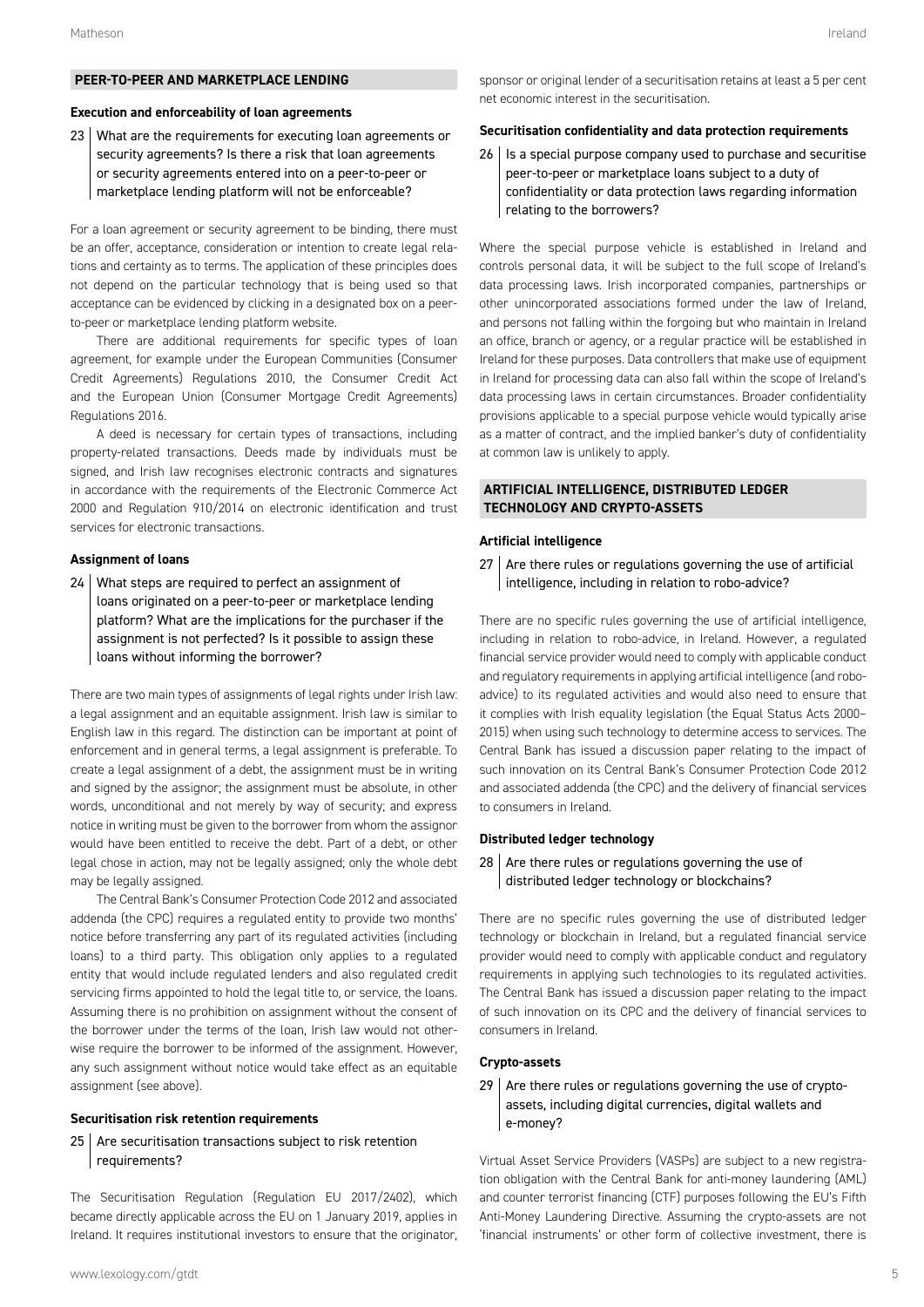no regulatory framework governing crypto-assets in Ireland outside of the current AML framework.

However, there are plans ahead at EU level for a Markets in Crypto-Asset Regulation (or 'MiCA', similar to MiFID II) and this legislative proposal will develop a more suitable regulatory framework for virtual asset service providers across Europe, including passporting rights for those firms.

We expect many of the Irish firms already providing virtual asset services will undergo this new domestic Irish authorisation process so that their operating models and compliance frameworks are robust enough to be able to then obtain authorisation as a crypto-asset service provider whenever the EU's MiCA legislation is finalised.

# **Digital currency exchanges**

30 Are there rules or regulations governing the operation of digital currency exchanges or brokerages?

Assuming the digital currency in question is not considered a 'financial instrument' under MiFID and the exchange is not engaging in any other regulated activity, then there is no specific regulatory framework governing the operation of digital currency exchanges or brokerages in Ireland.

However, digital currency exchanges are considered VASPs under Irish AML legislation and VASPs with a physical establishment in Ireland are required to register with the Central Bank for AML supervision purposes only. It is expected that the MiCA regulation, when finalised, will provide a more comprehensive regulatory regime for digital currency exchanges and brokerages in the coming years.

#### **Initial coin offerings**

 $31$  Are there rules or regulations governing initial coin offerings (ICOs) or token generation events?

There are no laws specific to ICOs and offerings of digital assets in Ireland, and it is possible, depending on the nature of the digital assets, that the offering, holding or trading of such assets may fall outside current securities or prospectus law, financial services regulation and other laws. It is expected that once finalised, the MiCA regulation will govern ICOs and token generation events.

# **DATA PROTECTION AND CYBERSECURITY**

# **Data protection**

32 What rules and regulations govern the processing and transfer (domestic and cross-border) of data relating to fintech products and services?

The General Data Protection Directive (Regulation 2016/679) (GDPR) has had effect in Ireland since 25 May 2018, and is supplemented by the Data Protection Act 2018. The GDPR is intended to harmonise further the data protection regimes within the EU and a full account of its impact is outside the scope of this chapter. For fintech operators, anonymisation and aggregation of data for commercial gain may be important. Aggregation of data for commercial gain will only be permissible where the collection, aggregation and commercial use of the data meets GDPR requirements. There may be somewhat greater flexibility in the use of anonymised data for commercial gain. However, it is generally accepted that the standard required for data to be truly anonymised (and therefore not be personal data) is a high one, and that anonymisation techniques can only provide privacy guarantees if appropriate techniques are used and the application of those techniques is engineered appropriately. This is a complex area and any fintech operator considering engaging in such techniques should seek appropriate specialist advice.

# **Cybersecurity**

# 33 What cybersecurity regulations or standards apply to fintech businesses?

The Central Bank issued best practice guidance on cybersecurity within the investment firm and fund services industry in September 2015, followed by cross-industry guidance on information technology and cybersecurity risks in September 2016. The Central Bank will also expect relevant firms to apply relevant European Supervisory Guidelines guidelines, whether issued by the European Banking Authority or the European Supervisory Market Authority (such as the guidelines on security measures for operational and security risks under PSD2 and other specific regimes, as applicable).

### **OUTSOURCING AND CLOUD COMPUTING**

#### **Outsourcing**

 $34$  Are there legal requirements or regulatory guidance with respect to the outsourcing by a financial services company of a material aspect of its business?

There are multiple sector-specific requirements governing outsourcing, for example, under the MiFID II and Solvency II regimes. For credit institutions, payments and e-money firms, the European Banking Authority (EBA) has issued extensive Guidelines as of February 2019. The Central Bank takes an active interest in compliance by regulated firms with outsourcing requirements and in November 2018, published a paper 'Outsourcing – Findings and Issues for Discussion', highlighting the most obvious and minimum supervisory expectations for regulated firms around the management of outsourcing risks. More recently, the Central Bank has published consultation papers in 2021 with proposed Cross-Industry Guidance on Outsourcing and Cross-Industry Guidance on Operational Resilience.

#### **Cloud computing**

 $35$  Are there legal requirements or regulatory guidance with respect to the use of cloud computing in the financial services industry?

The Revised EBA Guidelines on Outsourcing (2019) are relevant here. The Central Bank of Ireland also published a consultation paper in February 2021 with proposed Cross-Industry Guidance on Outsourcing.

# **INTELLECTUAL PROPERTY RIGHTS**

#### **IP protection for software**

36 Which intellectual property rights are available to protect software, and how do you obtain those rights?

The principal intellectual property right that protects software is copyright (the right to prevent others from, among other things, copying the software). Under the Copyright Act 2000 (as amended), copyright vests in the author on creation. Organisations should ensure that they have appropriate copyright assignment provisions in place in all agreements they have with employees or contractors to ensure that they obtain these rights.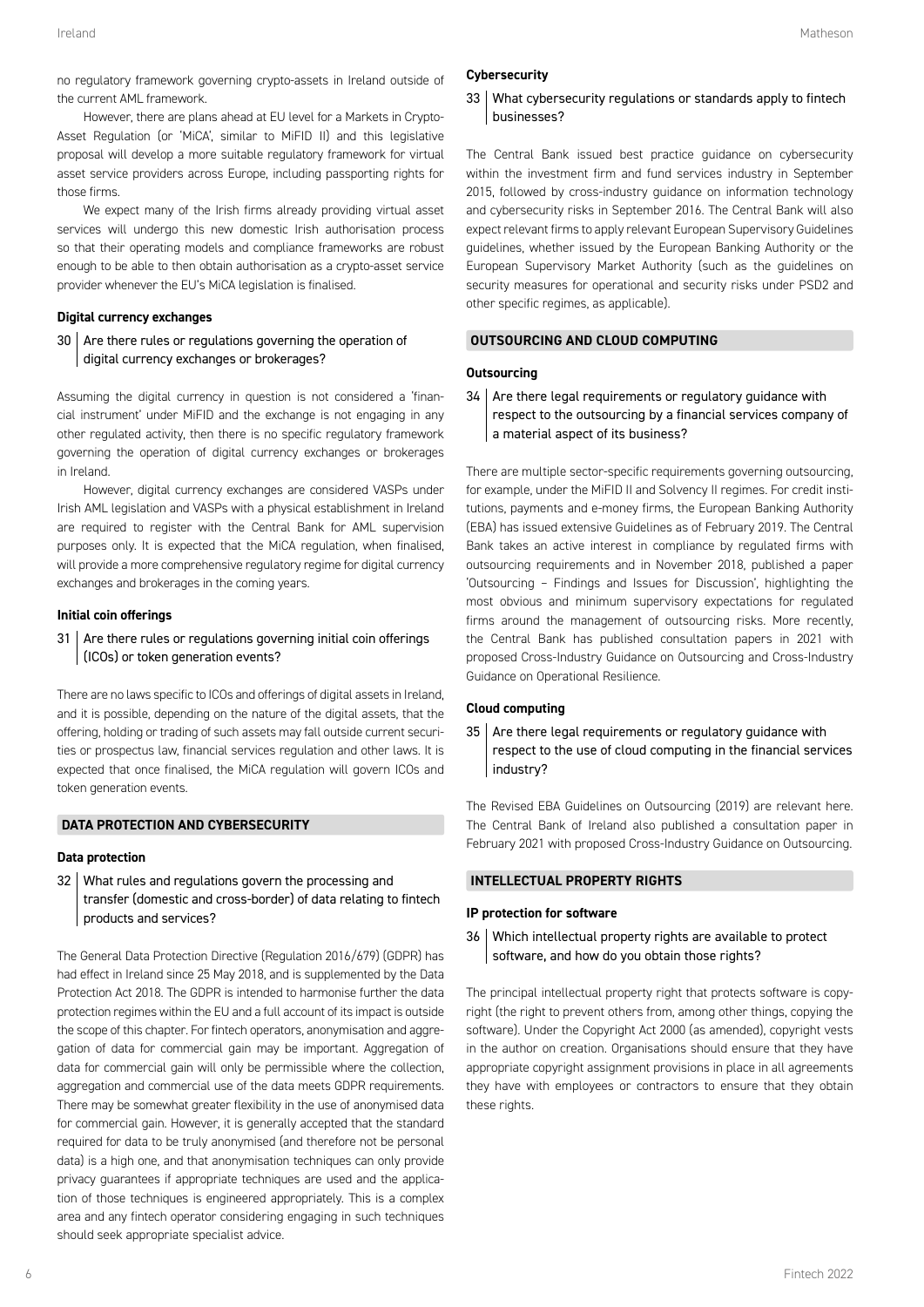### **IP developed by employees and contractors**

37 Who owns new intellectual property developed by an employee during the course of employment? Do the same rules apply to new intellectual property developed by contractors or consultants?

The default position under Irish law is that the employer owns intellectual property developed by an employee during the course of employment, unless it is otherwise stated in an agreement with the employee. However, this default position does not extend to intellectual property generated by an employee outside their employment (such as out of hours or off premises).

Contractors and consultants (who are not employees) are generally not subject to the default position described above and, unless the agreement between the contractor or consultant includes an assignment or other transfer of intellectual property to the customer, the contractor or consultant will own any intellectual property rights generated during the course of the work. Ownership of such intellectual property, if related to the subject matter of employment, should be addressed through the relevant contract.

# **Joint ownership**

38 | Are there any restrictions on a joint owner of intellectual property's right to use, license, charge or assign its right in intellectual property?

Yes. Joint owners of patents cannot assign or grant a licence of an interest in a patent or a design right without the consent of all other joint owners. Under the Trade Marks Act 1996 (as amended), a joint owner may sue another joint owner for trademark infringement where the trademark is used in relation to goods or services for which all joint owners have not been connected in the course of trade. On the basis of this legislation, we would expect that the consent of all joint owners is required for a licence of the trademark to be given.

Although the Copyright Act 2000 (as amended) is silent as to the rights of joint copyright owners, the current common law position appears to suggest that the consent of all co-owners is required for the grant of a licence to third parties.

# **Trade secrets**

# 39 How are trade secrets protected? Are trade secrets kept confidential during court proceedings?

Trade secrets are not a standalone right and are not protected separately from confidential information under Irish law. Confidential information is protected either through a contractual agreement to keep certain information confidential, or through the common law obligation to keep information confidential (because of the nature of the relationship between the discloser and disclose, the nature of the communication or the nature of the information itself).

There is no general rule that requires confidential information that is revealed during court proceedings to be kept secret. It is possible to obtain an order from a court limiting access to such confidential information, but such orders are given on a case-by-case basis, and are typically considered difficult to obtain.

#### **Branding**

40 What intellectual property rights are available to protect branding and how do you obtain those rights? How can fintech businesses ensure they do not infringe existing brands?

The main intellectual property rights available to protect branding are registered and unregistered trade and service marks.

Registered trade and service mark rights only arise through registration, and can be applied for either in Ireland (in respect of Ireland only) or more broadly in the EU (as an EU trademark) or internationally. Trade and service mark rights give registered owners certain rights to prevent others using identical or confusingly similar trademarks to their registered mark.

Brand owners can also rely on unregistered trademark rights through the common law of passing off. This allows the owner to prevent others from damaging their goodwill with customers by using branding or get up that is identical or confusingly similar to their own.

For certain branding (particularly complex branding with artistic elements), copyright protection may also be available.

# **Remedies for infringement of IP**

41 What remedies are available to individuals or companies whose intellectual property rights have been infringed?

The exact remedies available to individuals or companies depend on the intellectual property right that has been infringed, but generally, for infringements of trademarks, patents, copyright and design rights under Irish law, the owner of the right may seek an injunction against further infringement, damages, an account of any profit made by the infringer from any articles incorporating the infringed intellectual property, and delivery up or destruction of those articles.

# **COMPETITION**

#### **Sector-specific issues**

 $42$  Are there any specific competition issues that exist with respect to fintech companies in your jurisdiction?

There are no competition issues that are specific to fintech companies, nor do we expect that there will be any that become an issue in the future.

# **TAX**

#### **Incentives**

 $43$  Are there any tax incentives available for fintech companies and investors to encourage innovation and investment in the fintech sector in your jurisdiction?

In addition to Irish corporation tax rate of 12.5 per cent, there are a number of further Irish tax provisions that encourage innovation and investment in fintech in Ireland, including:

- a 25 per cent tax credit for qualifying R&D expenditure carried on within the EEA. This tax credit is in addition to the normal business deduction for such R&D expenditure (at the 12.5 per cent rate), thus providing relief for expenditure on R&D at an effective rate of 37.5 per cent. These credits may also be surrendered by the company to key employees actively involved in R&D activities, thereby reducing the effective rate of Irish income tax for such employees;
- a best in class 'knowledge development box', which complies with the OECD's 'modified nexus' standard. This can reduce the rate of Irish corporation tax to 6.25 per cent for profits derived from